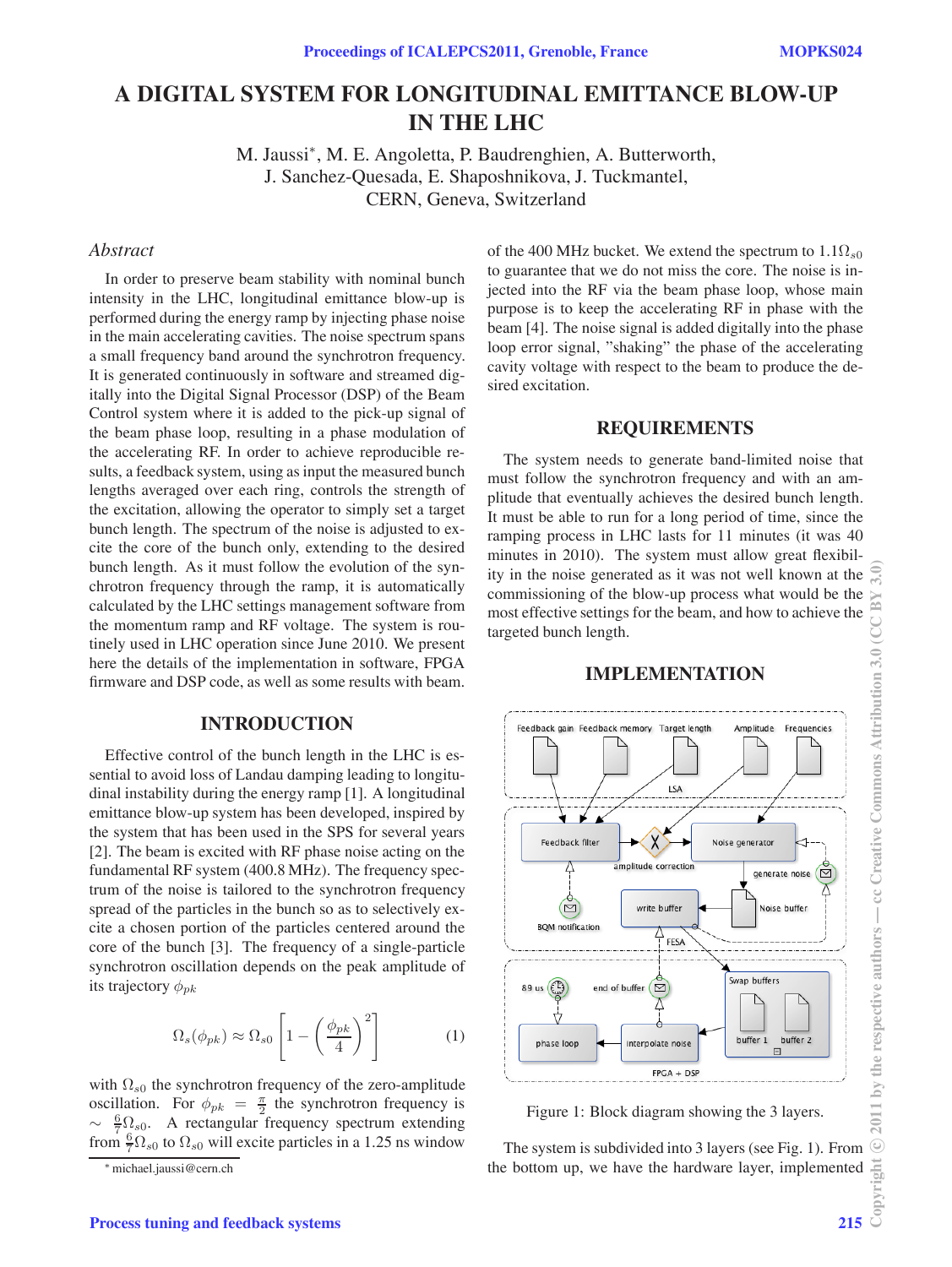in a VME board, containing a Field Programmable Gate Array (FPGA) and an Analog Devices TigerSHARC DSP, responsible for the digital processing of the beam control loops. In the CPU of the VME crate we have the device driver and the front-end software, written in C++ under CERN's Front-End Software Architecture (FESA) [5] framework. Finally we have the control system application software based on LSA [6], and written in Java, which handles settings management for the whole accelerator.

# **FPGA AND DSP**

The FPGA and DSP are in the phase loop module of the LHC beam control. The FPGA implements a doublebuffering scheme to allow continuous operation for the DSP. It provides 2 buffers of 4096 float values which are alternately filled via the VME bus by the front-end software. The FPGA presents the data one point at a time to the DSP which injects it into the phase error correction. Once a buffer is empty, the FPGA swaps the buffers and sends an interrupt to the CPU asking for the empty buffer to be filled.

The start of the noise generation is triggered from the software by writing a bit in the appropriate register. The processing rate of the phase loop is once per machine turn, so the DSP has to calculate a new value about once every 89  $\mu$ s. With a synchrotron frequency varying between 60 Hz and 28 Hz during the acceleration ramp, the spectrum of the excitation data does never extend beyond 70 Hz. The DSP code specifies the rate at which the buffer should be read and intermediate samples are interpolated to achieve the 89  $\mu$ s period. In the buffer, the noise samples are at the 2 kHz rate (one value every 500  $\mu$ s.) so with a buffer size of 4096, we need to fill a new buffer every 2 seconds. The FPGA has a few registers for buffer handling. This allows us to set the interpolation rate, specify the buffer size (up to 4096), enable the interrupt and flag a buffer as ready. A flag is also raised when a buffer is empty and a new buffer is required.

## **FESA CLASS**

To control the FPGA and DSP, the FESA class accepts settings from the control system and then generates the noise. The settings are :

- 2 functions for programming the upper and lower frequency during the ramp.
- 1 function for programming the maximum amplitude allowed.
- 2 functions programming for the feedback system.
- 1 scalar or function for programming the target bunch length.
- A way to start the system, either manually or through a trigger.



Figure 2: Noise buffer calculated by the FESA class.

As the noise generated cannot fit entirely in memory, it is generated in partial records (example Fig. 2), and we keep track of the position in time within the functions by counting the number of noise samples generated. This gives us a time precision equal to 500  $\mu$ s with the current settings, which is more than good enough as the frequencies variy slowly (see Fig. 4). In order to react quickly to the interrupt sent by the FPGA when a buffer is empty, one buffer of noise is always generated in advance. When the interrupt is sent, it triggers a FESA real-time task which writes the noise data into the buffer and then acknowledges it. This task then fires a user-event which triggers another real-time task with a lower priority in charge of generating the next noise buffer. If any of the settings was updated, either by the feedback or by human intervention (such as changing a function), then the new values are taken into account at this point of time. If for some reason, the noise cannot be generated before the next interrupt, an alarm is raised and the system set the noise output to zero.

#### *Noise Generation Algorithm*

To allow the generation of precisely band-limited noise, a dedicated noise generation algorithm was developed [7]. It uses sine and cosine generators which are initialized to a random phase, scaled with a random amplitude and that generate noise in a normalized frequency range, with the generators frequencies equally spaced between 0 and 1. The noise is then translated numerically to the correct frequency range, defined by two parameters, named  $f_{up}$  and  $f_{low}$  in [7], which reflect the upper and lower bound of the range. To allow different spectral shapes, there is a weighting of all generators amplitudes, allowing for the generation of any spectrum, with a resolution depending on the number of generators. Another parameter specifies the RMS amplitude of the noise. To modulate the amplitude, each value is simply multiplied by the desired scaling.

### *Feedback*

The feedback system is divided into two blocks. The first one is the measurement and the second one is the correction of the excitation by continuously adjusting the amplitude of the phase noise. It must be noted that, because of the next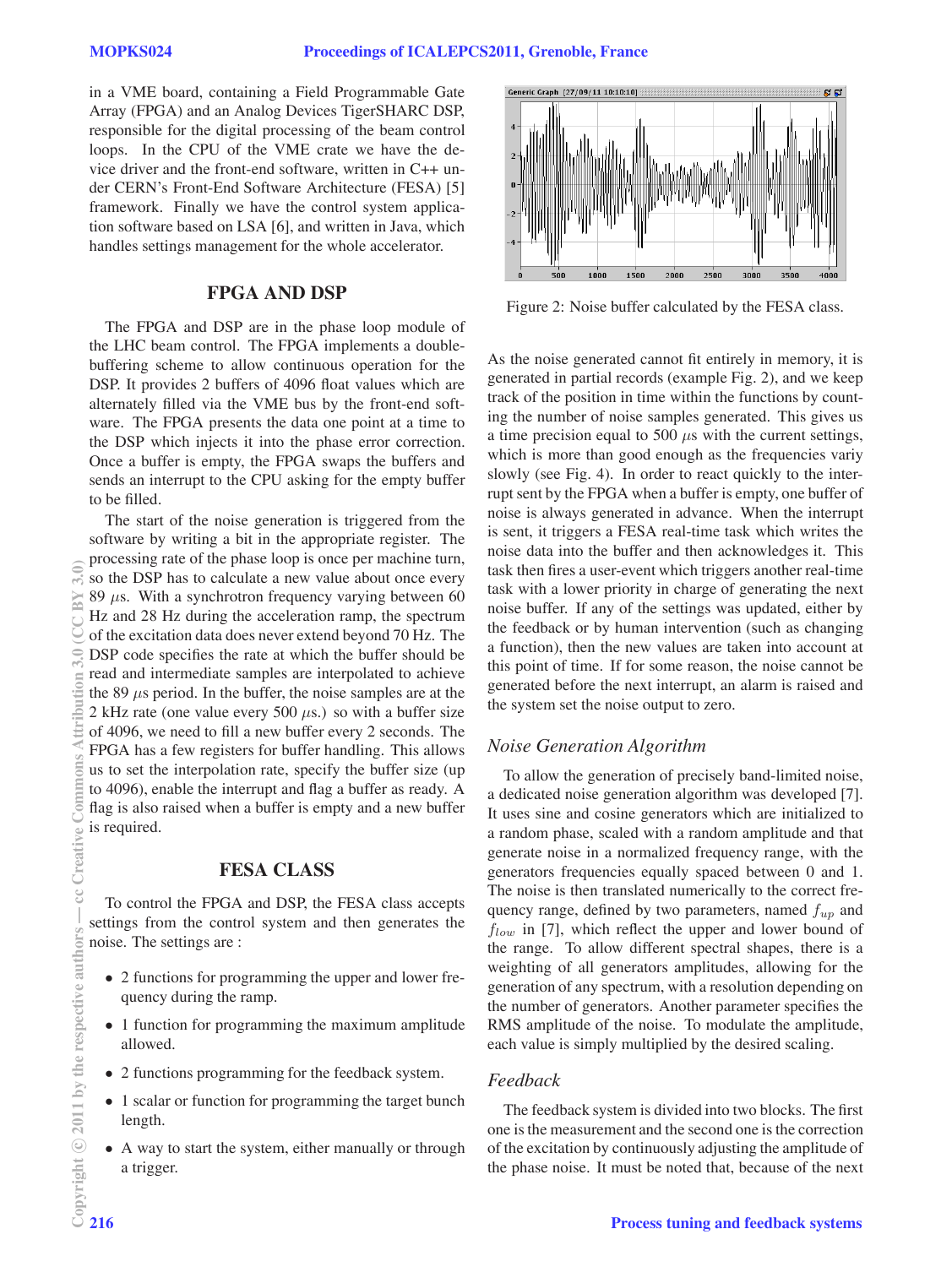

Figure 3: Four-sigma bunch length evolution during a ramp with the blow-up system set for a 1.2 ns target. Start of ramp at ∼13:16, end at ∼13:27

buffer already generated in memory, the change induced by the feedback is only taken into account for the next buffer, which might be used only after 2 to 4 seconds. This could be reduced by using smaller buffer size, but then a new noise buffer must be provided more often, inducing a bit more overhead on the CPU as more interrupts need to be handled.

**Bunch length measurement:** In order to see the result of the noise injected, we need to measure the length of each bunch (or at least have a mean length over all bunches). To do so, we use an existing diagnostic system called the Beam Quality Measurement (BQM) [8], which uses highspeed digitizers to acquire the signal from a wideband longitudinal beam pickup over a complete turn of the machine and then calculates from the signal a length for each bunch (see Fig. 3). The calculation extracts the Full Width at Half Maximum (FWHM) for each bunch, and estimates the  $4\sigma$ equivalent length assuming a Gaussian profile. As this system is also implemented using a FESA class, it allows other systems to subscribe to the measurement, thus allowing our system to be notified each time a new measurement is available. The measurement rate of this system is about 5 seconds at the time of writing, which is rather slow, and is in fact one of the major limitations on performance of the blow-up. A upgrade is underway to improve the data rate of this system.

**Filter:** The feedback system is a simple low pass filter, with two variable parameters, defined as functions of time to allow fine tuning of the system. One parameter is the gain, which is increased during the ramp to compensate for the reduced sensitivity to RF noise with energy. The second one is the time constant of the filter, intended to smooth the bunch length measurements.

## **CONTROL SYSTEM**

The control system provides a way to store, generate and send the settings to the FESA class. Most of the settings are defined as functions which vary along the ramp. Some settings are declared as being dependent on other settings. This is the case for the frequencies as they are calculated as a band around the synchrotron frequency (Fig. 4). This frequency is in turn dependent on the momentum and the RF voltage. The target bunch length (Fig. 5) is typically set



Figure 4: Upper and lower frequency bound functions in LSA. Horizontal axis: time in ramp (sec), vertical axis: frequency (Hz).



Figure 5: Target bunch length function in LSA.

to a higher value at the beginning of the ramp to mitigate the shrinking which occurs due to the increase of the RF voltage. The feedback gain (Fig. 6) is increased during the ramp as the beam becomes less responsive to the excitation as the energy increases. The control system is in charge of updating the frequency values if any of the dependent parameters changes. It is also responsible for arming the system before the ramp, allowing it to start on reception of an event from the accelerator timing system. The arming process is needed as the event used as a trigger is far from unique and could happen also when the machine stays at injection energy. Instead of having a dedicated timing, the sequencer software that prepares the entire ramp process takes care of arming the trigger. The control system also monitors any alarm that could be raised by the FESA class.



Figure 6: Gain function in LS.